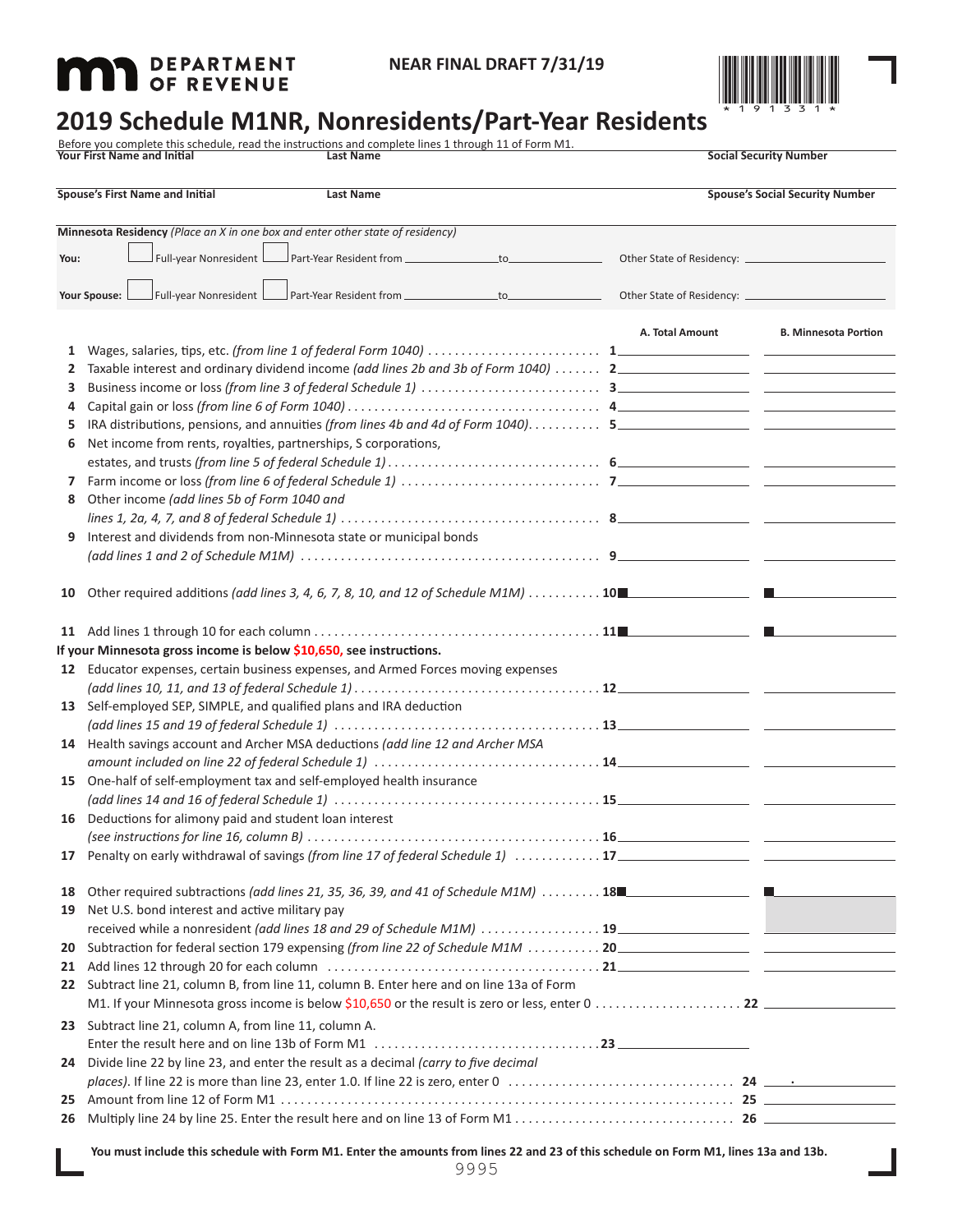## **Should I file this schedule?**

File this schedule with your Form M1 if you meet the minimum filing requirement and in 2019 you were either a:

- Full-year nonresident of Minnesota
- Part-year resident of Minnesota

See Income Tax Fact Sheets 1, *Residency*; 2, *Part-Year Residents*; and 3, *Nonresidents*, to determine your residency status for Minnesota tax purposes.

If you are married and file a joint federal return, you must file a joint Minnesota return even if only one spouse is a Minnesota resident or has Minnesota income. You must include Schedule M1NR when you file your return.

#### **What is the minimum filing requirement?**

If your gross income assignable to Minnesota is \$10,650 or more, you must file Form M1 and Schedule M1NR.

#### **What is gross income assignable to Minnesota?**

Gross income assignable to Minnesota includes all income you received while a Minnesota resident and income from Minnesota sources while a nonresident, such as income passed through to you from:

- Partnerships (line 26 of Schedule KPI)
- S corporations (line 26 of Schedule KS)
- Estates or trusts (line 31 of Schedule KF)

Gross income is income before any deductions or expenses. Gross income does not include any military pay a Minnesota resident received for military services outside Minnesota.

**If your Minnesota gross income is below the minimum filing requirement,** and you had tax withheld or paid estimated tax, follow the steps below to complete your Schedule M1NR**:**

1. Complete lines 1-11 of Schedule M1NR.

- 2. Skip lines 12-20.
- 3. Enter a 0 on line 22.
- 4. Enter the amount from line 11, column A, on line 23.

5. Complete lines 24-26.

Enter the appropriate amounts from Schedule M1NR on lines 13, 13a, and 13b of Form M1 and include the schedule when you file your return.

**If your Minnesota gross income is below the minimum filing requirement,** and you are completing Schedule M1NR only to determine your refundable credits:

1. Complete lines 1-21 of Schedule M1NR.

2. Complete line 23 of Schedule M1NR.

3. Use this information to complete the worksheet provided in the instructions for the credits you claim.

**If you were a resident of Michigan or North Dakota for all of 2019**, do not complete this schedule if your only Minnesota source income is exempt due to reciprocity (see Fact Sheet 4, *Reciprocity*, for more information). Complete Schedule M1NR only if you received income from sources in Minnesota that does not qualify under reciprocity. (Income that is not excluded under reciprocity includes Minnesota source gambling winnings, capital gains, rental income, etc.)

### **Line Instructions**

*Round amounts to the nearest whole dollar.*

**Column A** — Enter the appropriate amount from your 2019 federal or Minnesota income tax return. See the instructions for each line.

**Column B** — Assign income or expenses to Minnesota according to the instructions. If you are a partner, shareholder, or beneficiary, include the amounts from Schedule KPI, KS, or KF and follow the instructions with that schedule.

#### **Line 1, Column B — Wages, Salaries, Tips, etc.**

Include wages, salaries, tips, commissions, bonuses, and any amounts received for work performed:

- While a Minnesota resident
- In Minnesota while a nonresident
- In Minnesota in a prior year but received in 2019
- In prior years while a Minnesota resident but deferred to 2019

Do not include on line 1, column B:

- Minnesota wages earned while a resident of Michigan or North Dakota that are covered under a reciprocity agreement
- Military pay received while a nonresident (from line 29 of Schedule M1M, *Income Additions and Subtractions*)
- Wages received as a nonresident military spouse, if you meet certain requirements (see Form M1 instructions)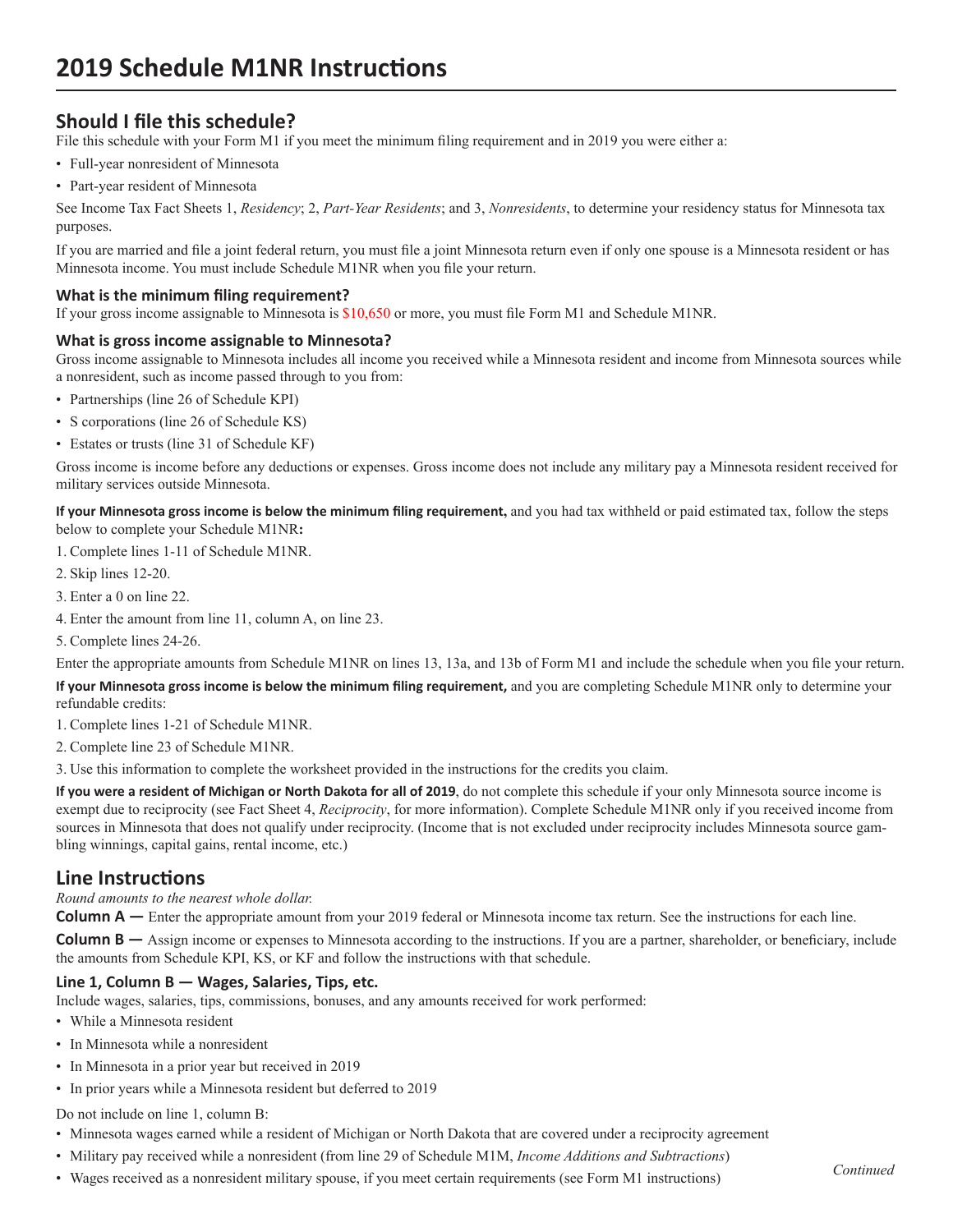#### **Line 2, Column B — Interest and Ordinary Dividend Income**

Include the interest and dividends you received (or had credited to your account) while you were a Minnesota resident. Do not include any interest or mutual fund dividends you received from U.S. bonds.

#### **Line 3, Column B — Business Income (loss)**

Include:

- Net Business income (or loss incurred) while a Minnesota resident
- From Minnesota sources earned while a nonresident

#### **Line 4, Column B — Capital Gain (loss)**

Include net capital gain (or loss) received:

- While a Minnesota resident
- From Minnesota sources while a nonresident

#### **Line 5, Column B — IRA Distributions and Pensions and Annuities**

Include IRA distributions and pension and annuity payments received while a Minnesota resident.

#### **Line 6, Column B — Net Income from Rents, Royalties, Partnerships, S Corporations, Estates, and Trusts**

Include income (or loss):

- Reported on federal Schedule E from rents, royalties, partnerships, S corporations, and estates recognized while a Minnesota resident
- From Minnesota sources recognized while a nonresident

#### **Line 7, Column B — Farm Income (loss)**

Include net farm income (or loss incurred):

- While a Minnesota resident
- From a Minnesota farm while a nonresident

#### **Line 8, Column B — Other Income**

Include other income you received:

- While a Minnesota resident
- From Minnesota sources, while a nonresident, included on lines 4 and 8 of federal Schedule 1

#### **Line 9, Column B — Interest and Dividends from Non-Minnesota State or Municipal Bonds**

Include the interest and dividends you received from non-Minnesota state or municipal bonds while a Minnesota resident.

#### **Line 10, Column B — Other required additions**

Include the additions from lines 3, 4, 6, 8, 10, and 12 of your Schedule M1M that are attributable to income earned while a Minnesota resident or from Minnesota sources earned while a nonresident. Also, include the amount reported on line 3 or 10 of your Schedule M1AR, *Accelerated Recognition of Installment Sale Gains*.

#### **Line 12, Column B — Certain Business Expenses**

Include any business expenses paid:

- While a Minnesota resident
- From income earned as a performing artist or fee-basis government official that you earned in Minnesota while a nonresident
- While teaching as a Minnesota resident or for teaching in Minnesota

If you are a member of the Reserves or National Guard, include any travel expenses paid while a resident and for meetings attended in Minnesota while a nonresident.

#### **Armed Forces Moving Expenses**

Of the amount on line 13 federal Schedule 1, include moving expenses paid while a Minnesota resident or attributable to a move into Minnesota.

#### **Line 13, Column B — Pension Plans**

To determine your:

- **Minnesota qualified plan contribution deduction:** Multiply your federal qualified plan contribution deduction by the percentage you determined in step 3 of the Worksheet for Line 15, Column B.
- **Minnesota IRA, SEP or SIMPLE plan deduction:** Multiply your deduction by the percentage of your total earned income that is allocable to Minnesota (without lowering your wages for self-employment losses).

For the purpose of this deduction only, earned income includes wages, self-employment income, and alimony received. Subtract your selfemployment tax deduction (federal Schedule SE) from that total.

If your spouse also worked, determine your spouse's deduction in the same way. Use only your spouse's earned income plus your spouse's federal IRA, SEP, or SIMPLE plan deduction.